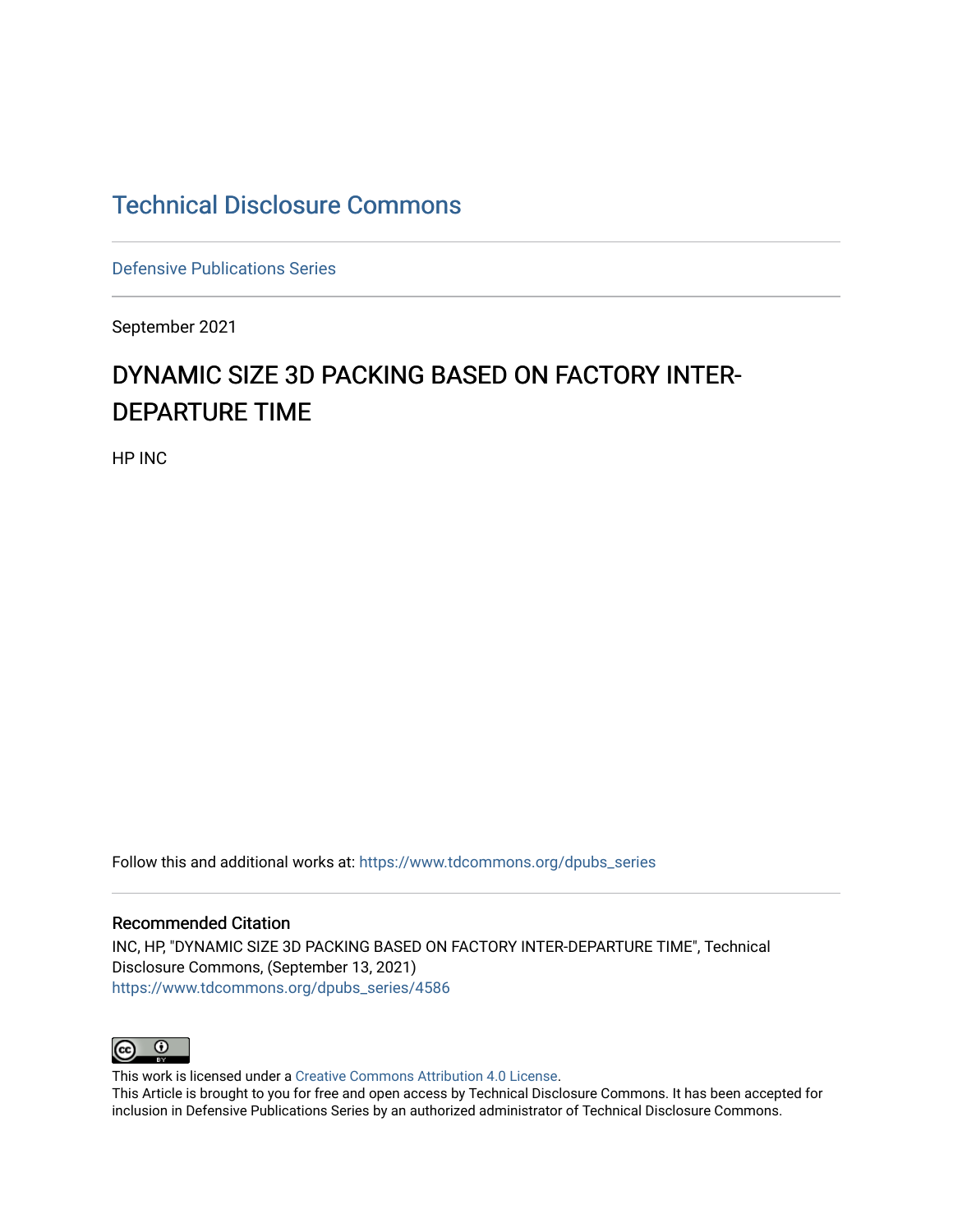# **Dynamic size 3D packing based on factory inter-departure time**

# **Abstract**

*One of the most important concerns in 3D printing when it scales to a factory environment is the capacity of controlling the throughput frequency to be able to achieve an optimal production of parts at the right timing in order to maximize the profit.* 

In an automated factory with a fleet of 3D printers, the orders received are orchestrated in a linear sequence with several *stages including the packing of the parts inside the printable volume of a build and the build scheduling, whichis queued to be printed in a device of the fleet. As the process of printing a build takes hours, once a build begins the printer won't generate any output until it finishes, thus having a low frequency of orders fulfilled leaving the factory to be delivered to the final clients.* 

*This problem is accentuated when variations in the production arise. In the supply chain, when clients pull from the factory at a different rate, the fleet of printers is not capable of adapting its scheduling to that changes, as printing time take hours and it takes long until a batch of orders is accumulated at the output to be delivered.* 

*This problem in printing timing also arises when there are dead periods in which there's not enough time to schedule a new build, which leads to unproductive times and lower throughput.* 

*To solve the drawbacks associated to the low flexibility in changing the devices printing time to adapt the production to changing schedules, we have developed an algorithm that dynamically changes the 3D packing size restrictions to meet the required printing times. We use the time delta that exists between the moment that orders are packed and the moment they are printed to reorganize the buckets to meet the required packing heights.* 

#### **Problem statement**

In a 3D factory it is fundamental to have control over the throughput that is being produced in order to maximize the profit. On key parameter of this process is the inter-departure time, which indicates how time it takes between two orders exit the factory. In 3D printing, as printing times take long hours to finish, it is very difficult to act over this time as even with a lot of staggered printers it would be of hours.

One of the most critical knobs on this process is the number of layers in the vertical axis, as the printing time grows with this number. It depends on two parameters, the layer thickness and the height of the packed parts. The layer thickness is not so editable as it has impact on part quality, so the most flexible knob is the height, which is defined at packing time.

To have more context, a 3D packing algorithm packs all the parts inside the printable volume of a 3D printer. It may target different build parameters (e.g., packing density, orientation, zone restrictions) depending on the optimization goal (e.g., superficial quality, mechanical properties, dimensional quality, minimum time to print, maximum number of parts in the packing, thermal optimization). As a configuration parameter, the already existing packing algorithms accept the bucket height and the parts are placed below that level.

We can use these knobs to find the right packing size configuration that helps reduce or enlarge the printing time to modulate the inter-departure time and achieve the desired throughput frequency.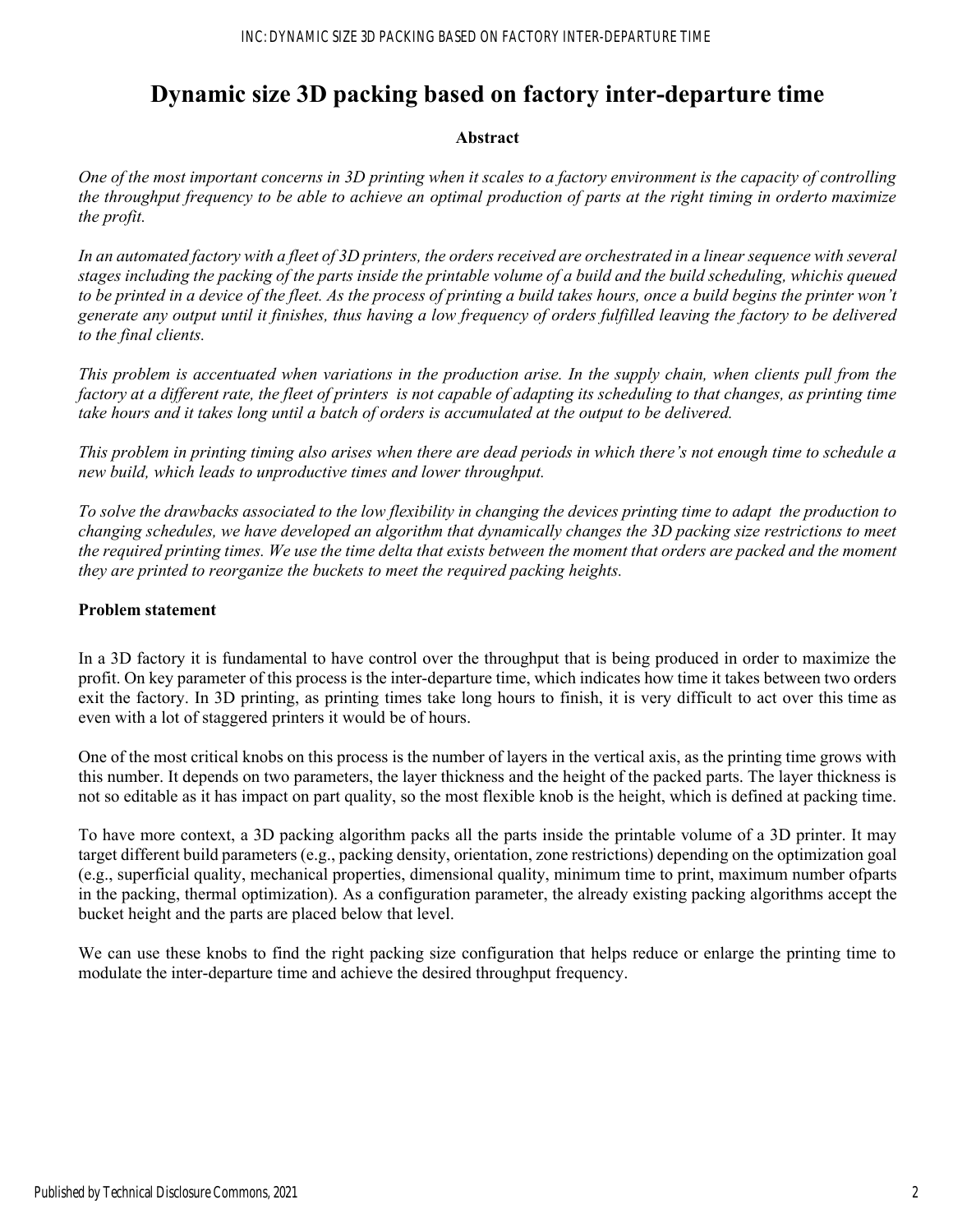#### **State-of-the-art**

Until now, the unique way to handle this issue is to manually set the packing restriction to create a quarter, half or full bucket with the orders when it is necessary. This is a labour-intensive task, so nobody does it as it is time consuming, and it is not optimal in terms of cost. The packings are generated automatically and queued to be printed, and as the needed packing height can change between the time that the packing is generated and the printing time, there are dead times and the packing becomes a kind of bottleneck for the factory scheduling, as once the packings are generated, they cannot be modified to adapt to changing production rates.

#### **Our Contributions**

In the workflow of a factory orchestration system, the objective can be the control of the throughput. Given a determined throughput that the user defines, a series of automated steps are executed from accepting the orders to packing them into a build that is scheduled to the printer. Our invention is placed between the 3D packing algorithm and the orchestration, and it transforms the factory timings to the build size restrictions that the packing algorithm accepts to generate the bucket. This conversion can be done in several ways, as with the print velocity per layer and the timing estimation from the orchestration system we can compute the height to meet the restrictions. As printing time takes hours, this estimation can have precision of minutes without impacting the workflow.

The computed constraints related with the bucket size (e.g., quart bucket, half bucket, full bucket) are used by a 3D packings algorithm to adapt the buckets to production variations. Thus, if the orders are packed in a reduced height bucket the inter-departure time of buckets in a printer will be reduced, as the time is related with the number of layers. The printing time can also be longer when necessary by having full bucket configurations, which enlarges the time between two produced buckets.

To be able to modify the buckets that are needed, we also need to manage the buffer of packings that are queued to be printed, as they are the ones that need to meet the restrictions to be able to react in real-time, so our invention makes use of the time window between the moment in which an order of parts needs to be packed and the moment at which the build will be printed. As printing time takes hours, we can lock some of the already prepared builds and keep them waiting to be scheduled to the factory. Then we reorganize the parts in order to meet the height restrictions that we are computing based on the factory printing times provided by a factory orchestration system.



**Figure 1** Reorganization of parts using the builds that are inside the time window between the packing and the printing time to meet the height restrictions to adapt to changing production printing times.

The obtained builds help to modify the printing time and the inter-departure time. This way, the orders fulfilment can be adapted and the production frequency can change based on the factory orchestration requirements. It is useful in, at least, these cases:

- Fill unproductive time gaps in the printing schedule with adapted buckets.
- Accelerate the inter-departure time with lower height buckets.
- Allow longer printing times when needed.

Our invention automatizes the generation of packings based on size restrictions taking into account real-time needs. It helps to save time and costs by generating the optimal bucket configuration that is needed at each moment based on the production throughput frequency decided by some factory orchestration system. We give the possibility to accelerate the printing time by reducing buckets size or to allow longer prints with full bucket configurations.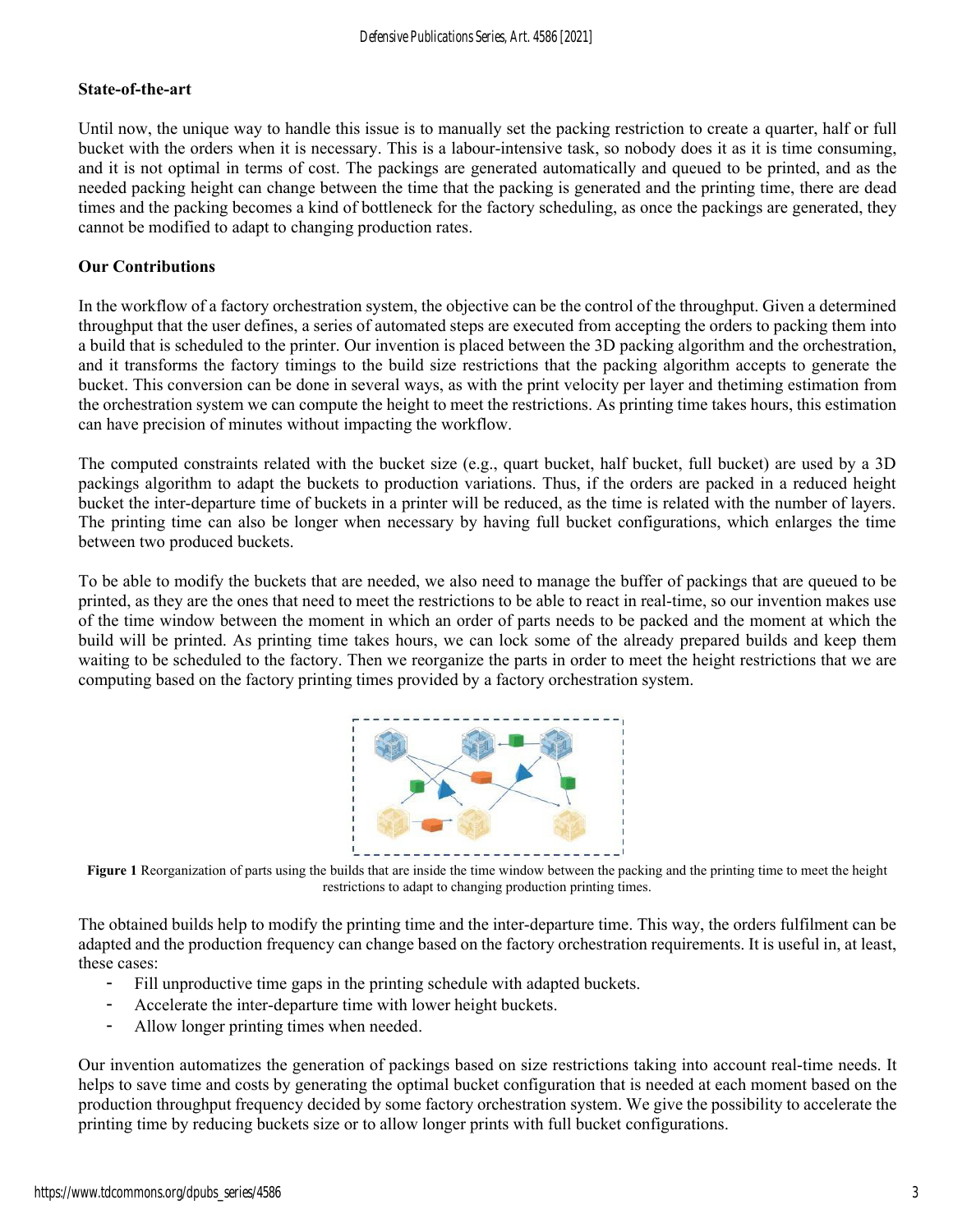## **Experimentation examples**

# Example 1:

In a factory, we will probably face the situation in which by either preventive or predictive maintenance we need to stop a printer at a specific moment. It is probable that, as printing take long hours, we will have a time gap before the stop time in which we can't fit the printing time for a new bucket, so it can be handled in three ways:

- Advance the stop time and continue the printing as soon as possible. It is not optimal as we do maintenance before the necessary time, wasting resources.
- Stop the printer until the planned stop time. This is not optimal as we reduce throughput.
- Start a new print and delay the maintenance time to the time it finishes. This has high risk as printing time is long, so the delay could be of hours and the printer could be damaged, which would lead to higher costs and higher unproductive times to repair it.

By using our 3D packing algorithm, it is possible to generate a bucket with size restrictions to fit in the printing time available, thus avoiding the suboptimal situations. Using the information provided by some factory devices orchestration system, we can prepare a half or quart bucket configuration with the maximum number of parts to be able to maximize the throughput before it stops, thus reducing also unproductive time. As print times take hours, it has high impact on cost and time savings.

# **Example 2:**

We have a factory at a certain production rate, and there is the need to modulate the throughput of parts, which can be accelerated or reduced.

Let's imagine that we want to accelerate it. As printing time takes hours, the throughput is limited, and we cannot reduce the time delta at which a batch of orders gets out of the factory. It is also a common practice to put several orders inside the same bucket when it is packed, so this means that we cannot have any of those orders ready until all of them are finished, thus restricting the factory capacity to accelerate the orders readiness at the output.

By using our 3D packing algorithm, it is possible to prepare packings with bucket size restricted (e.g. half or quart bucket) that are printed in less time and will be ready faster, reducing the inter-departure time. The inverse situation can arise, and we can go back to full bucket configuration to allow longer printing times.



**Figure 2** Change of output frequency based on inter-departure time when we modify bucket configuration at packing time.